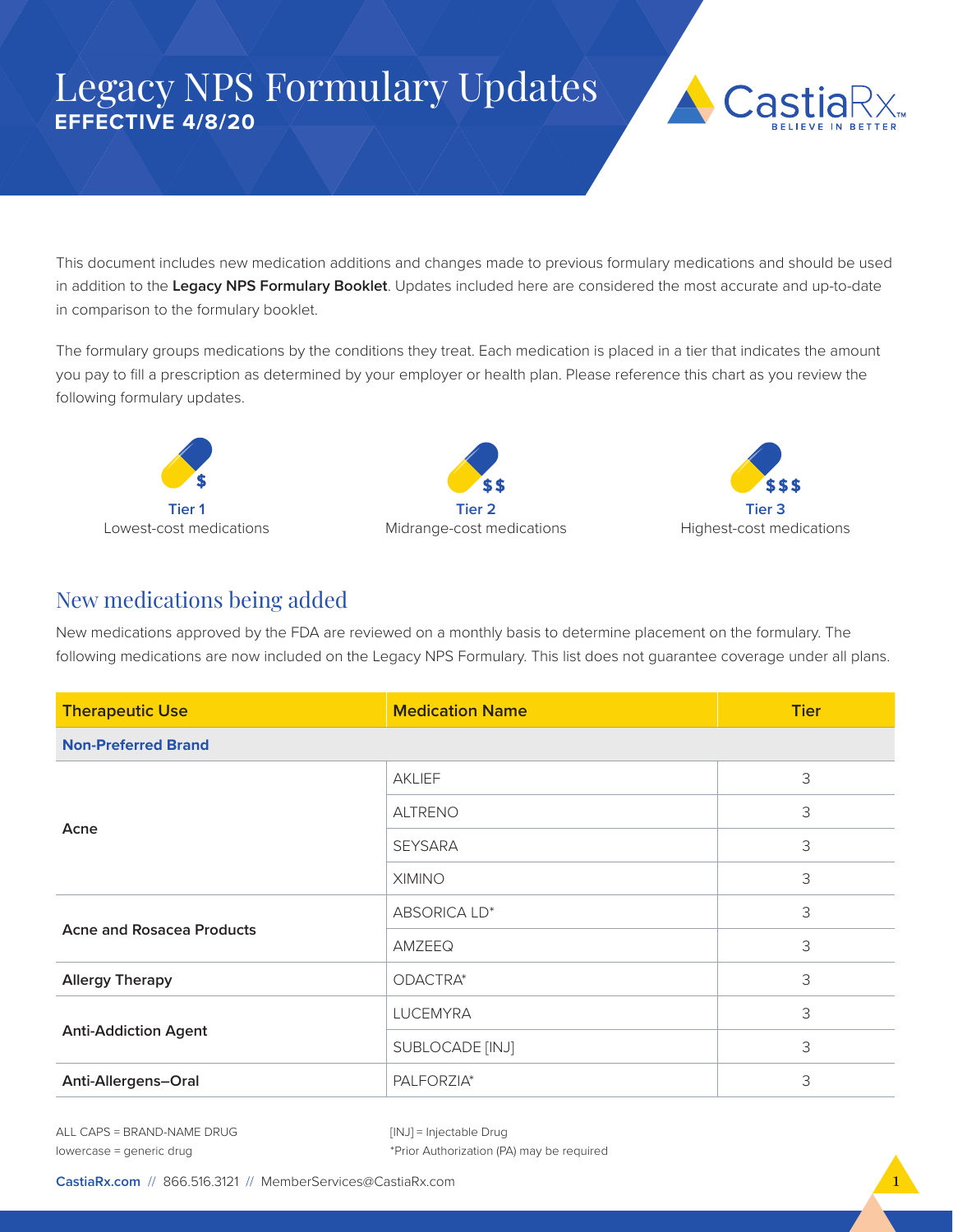| <b>Therapeutic Use</b>                  | <b>Medication Name</b> | <b>Tier</b>    |
|-----------------------------------------|------------------------|----------------|
|                                         | AEMCOLO*               | 3              |
|                                         | ARIKAYCE*              | 3              |
|                                         | FETROJA*               | 3              |
|                                         | <b>FIRVANQ</b>         | 3              |
|                                         | <b>MINOLIRA</b>        | $\mathsf 3$    |
| Antibiotic                              | NUZYRA                 | 3              |
|                                         | PRETOMANID*            | 3              |
|                                         | RECARBRIO*             | 3              |
|                                         | XENLETA*               | 3              |
|                                         | XERAVA*                | $\mathsf 3$    |
|                                         | ZEMDRI* [INJ]          | 3              |
| <b>Anti-Clotting Agent</b>              | CABLIVI*               | 3              |
|                                         | DIACOMIT*              | 3              |
| <b>Anticonvulsant (for Seizures)</b>    | EPIDIOLEX*             | 3              |
|                                         | SYMPAZAN*              | $\mathsf 3$    |
|                                         | VALTOCO                | 3              |
| Antidepressants                         | SPRAVATO*              | 3              |
|                                         | ZULRESSO*              | 3              |
|                                         | AKYNZEO [INJ]          | $\mathsf 3$    |
| <b>Antiemetic (for Nausea/Vomiting)</b> | <b>BONJESTA*</b>       | $\mathsf 3$    |
|                                         | $DICLEGIS^*$           | 3              |
| Antifungal                              | <b>TOLSURA</b>         | 3              |
| <b>Non-Sedating Antihistamine</b>       | QUZYTTIR               | 3              |
| Anti-Infective                          | SOLOSEC                | $\mathfrak{Z}$ |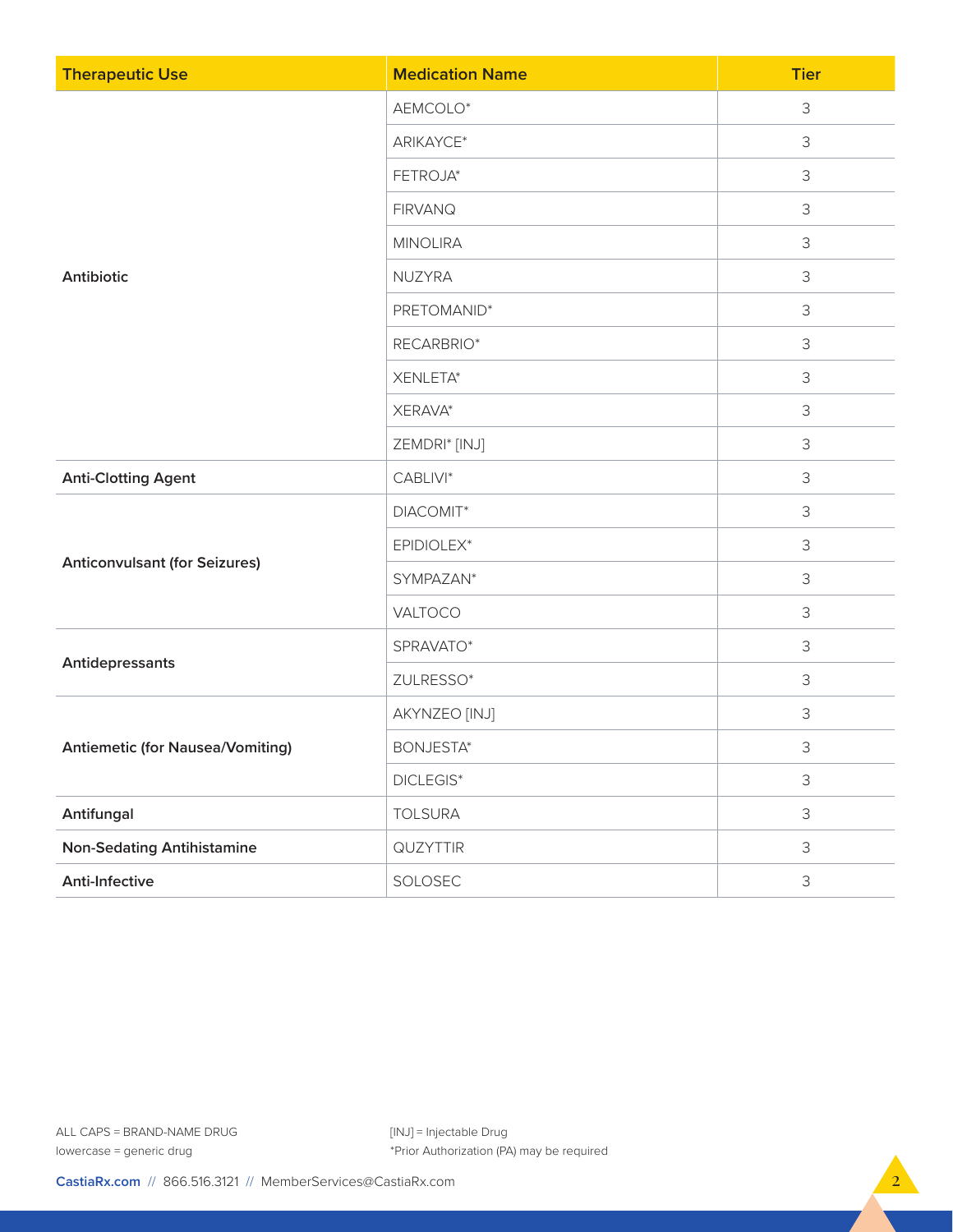| <b>Therapeutic Use</b> | <b>Medication Name</b> | <b>Tier</b> |
|------------------------|------------------------|-------------|
|                        | AYVAKIT*               | $\mathsf 3$ |
|                        | <b>BALVERSA*</b>       | $\mathsf 3$ |
|                        | <b>BRAFTOVI*</b>       | 3           |
|                        | <b>BRUKINSA*</b>       | 3           |
|                        | COPIKTRA*              | 3           |
|                        | DAURISMO*              | 3           |
|                        | ELZONRIS*              | 3           |
|                        | ENHERTU*               | 3           |
|                        | ERLEADA*               | 3           |
|                        | INFUGEM*               | 3           |
|                        | INREBIC*               | 3           |
|                        | KANJINTI*              | 3           |
|                        | KHAPZORY*              | 3           |
|                        | LIBTAYO* [INJ]         | 3           |
| Antineoplastic         | LORBRENA*              | 3           |
|                        | LUMOXITI* [INJ]        | 3           |
|                        | LUTATHERA* [INJ]       | 3           |
|                        | MEKTOVI*               | 3           |
|                        | MVASI*                 | 3           |
|                        | NUBEQA*                | 3           |
|                        | OGIVRI*                | 3           |
|                        | PADCEV*                | 3           |
|                        | PIQRAY*                | 3           |
|                        | POLIVY*                | 3           |
|                        | POTELIGEO* [INJ]       | 3           |
|                        | ROZLYTREK*             | 3           |
|                        | RUXIENCE*              | 3           |
|                        | TALZENNA*              | 3           |
|                        | TAZVERIK*              | $\mathsf S$ |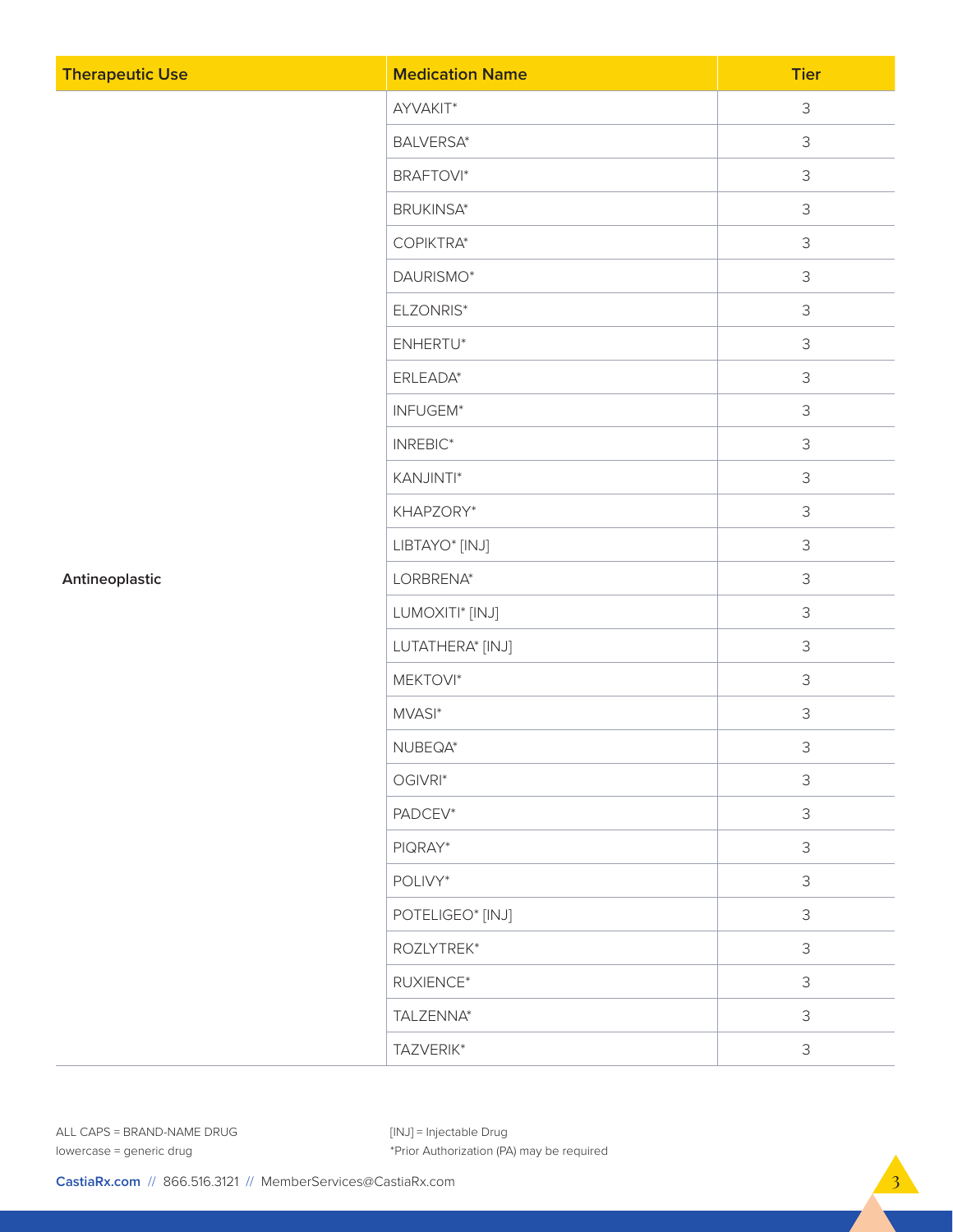| <b>Therapeutic Use</b>            | <b>Medication Name</b> | <b>Tier</b> |
|-----------------------------------|------------------------|-------------|
|                                   | TIBSOVO*               | 3           |
|                                   | TRAZIMERA*             | 3           |
|                                   | TRUXIMA*               | 3           |
|                                   | TURALIO*               | $\mathsf 3$ |
|                                   | VITRAKVI*              | $\mathsf 3$ |
| Antineoplastic                    | VIZIMPRO*              | 3           |
|                                   | XOSPATA*               | $\mathsf 3$ |
|                                   | XPOVIO*                | 3           |
|                                   | YONSA*                 | $\mathsf 3$ |
|                                   | ZIRABEV*               | $\mathsf 3$ |
|                                   | CAPLYTA                | 3           |
| Antipsychotic                     | SECUADO                | $\mathsf 3$ |
| Antiviral                         | <b>XOFLUZA</b>         | 3           |
| <b>Assorted Classes</b>           | GIVLAARI*              | $\mathsf 3$ |
|                                   | LONHALA MAGNAIR KIT    | $\mathsf 3$ |
| Asthma/COPD and Respiratory Agent | <b>SYMJEPI</b>         | 3           |
|                                   | <b>YUPELRI</b>         | $\mathsf 3$ |
| <b>Cardiac Agent</b>              | VYNDAQEL*              | 3           |
| Cardiovascular                    | <b>BIORPHEN</b>        | $\mathsf 3$ |
|                                   | KAPSPARGO SPRINKLE     | $\mathsf 3$ |
|                                   | ANNOVERA               | 3           |
| Contraceptive                     | <b>BALCOLTRA</b>       | 3           |
|                                   | <b>IMPOYZ</b>          | 3           |
| Corticosteroids, Topical          | LEXETTE*               | 3           |
| Cough/Cold/Allergy Products       | TUXARIN ER             | $\mathsf 3$ |
|                                   | ORKAMBI GRANULES*      | 3           |
| <b>Cystic Fibrosis</b>            | SYMDEKO*               | 3           |
|                                   | TRIKAFTA*              | 3           |
| <b>Diabetic Agent</b>             | ADMELOG [INJ]          | 3           |
|                                   | STEGLUJAN              | $\mathsf 3$ |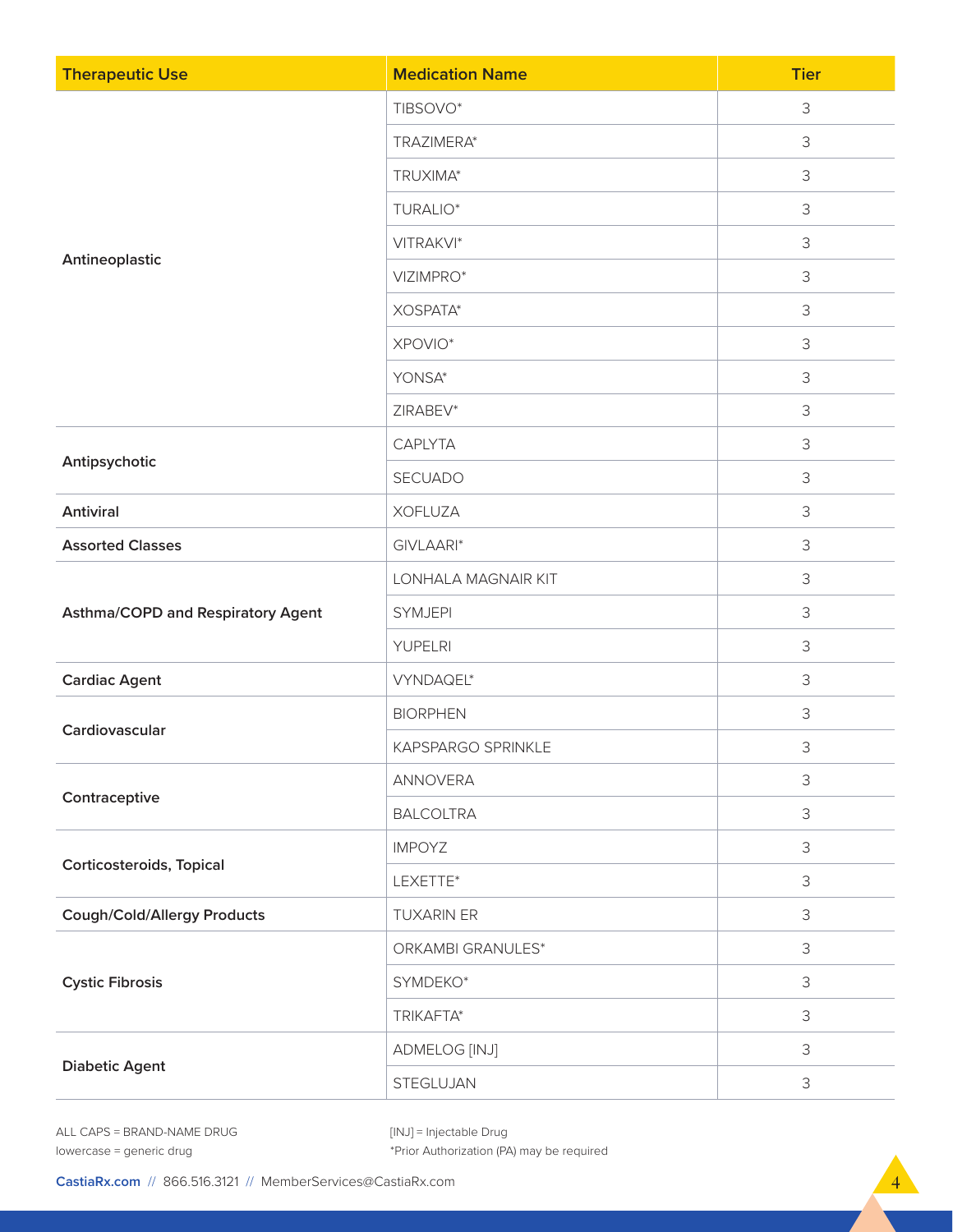| <b>Therapeutic Use</b>           | <b>Medication Name</b>      | <b>Tier</b>    |
|----------------------------------|-----------------------------|----------------|
| <b>Diagnostic Agent</b>          | <b>MACRILEN</b>             | 3              |
|                                  | JYNARQUE*                   | 3              |
| <b>Endocrine/Metabolic Agent</b> | <b>NOCDURNA</b>             | 3              |
|                                  | ORILISSA*                   | $\mathsf 3$    |
| <b>Female Sexual Dysfunction</b> | VYLEESI*                    | $\mathsf 3$    |
|                                  | <b>CLENPIQ</b>              | 3              |
|                                  | GLYRX-PF                    | 3              |
| <b>Gastrointestinal Agent</b>    | <b>MOTEGRITY</b>            | $\mathfrak{Z}$ |
|                                  | PLENVU                      | 3              |
|                                  | <b>TALICIA</b>              | 3              |
| <b>Gene Therapy</b>              | ZOLGENSMA*                  | 3              |
| <b>Gout Medications</b>          | <b>GLOPERBA</b>             | 3              |
|                                  | ADAKVEO*                    | $\mathsf 3$    |
|                                  | ANDEXXA [INJ]               | 3              |
|                                  | DOPTELET*                   | 3              |
|                                  | ESPEROCT*                   | $\mathsf 3$    |
|                                  | FULPHILA* [INJ]             | 3              |
|                                  | JIVI* [INJ]                 | $\mathfrak{Z}$ |
|                                  | MULPLETA*                   | $\mathsf 3$    |
|                                  | NIVESTYM* [INJ]             | $\mathsf 3$    |
| <b>Hematological Agent</b>       | PROMACTA KIT*               | $\mathsf 3$    |
|                                  | OXBRYTA*                    | $\mathsf 3$    |
|                                  | REBLOZYL*                   | 3              |
|                                  | RETACRIT <sup>*</sup> [INJ] | $\mathsf 3$    |
|                                  | <b>SIKLOS</b>               | $\mathsf 3$    |
|                                  | TAKHZYRO* [INJ]             | 3              |
|                                  | TAVALISSE*                  | $\mathsf 3$    |
|                                  | UDENYCA*                    | $\mathsf 3$    |
|                                  | ULTOMIRIS*                  | $\mathsf 3$    |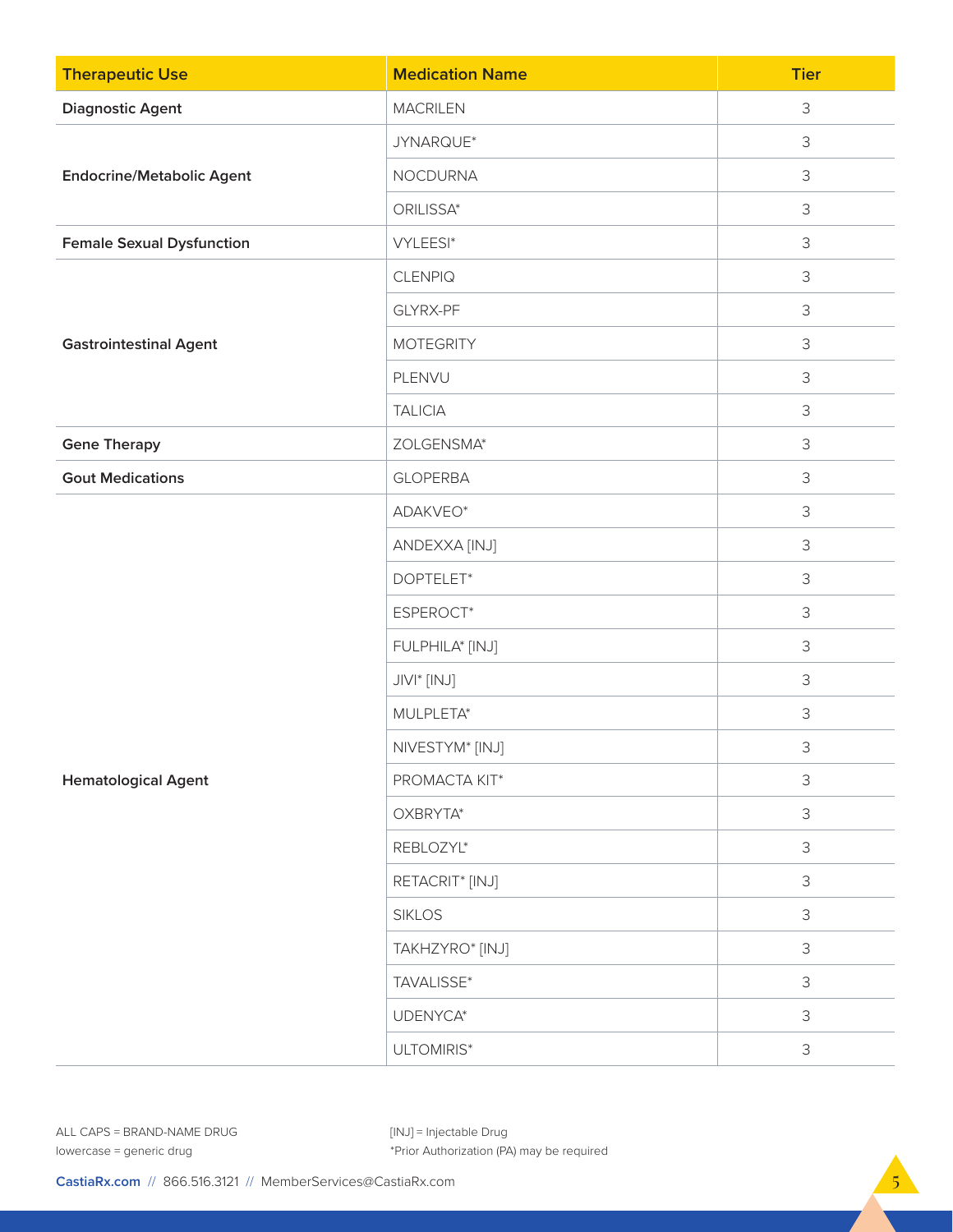| <b>Therapeutic Use</b>                                             | <b>Medication Name</b>     | <b>Tier</b> |
|--------------------------------------------------------------------|----------------------------|-------------|
| <b>Hematopoietic Agent</b>                                         | ZIEXTENZO*                 | 3           |
| <b>High Blood Pressure-Calcium Channel</b><br><b>Blocker/NSAID</b> | <b>CONSENSI</b>            | 3           |
| <b>High Cholesterol</b>                                            | ZYPITAMAG                  | 3           |
| <b>High Potassium</b>                                              | LOKELMA                    | 3           |
|                                                                    | JATENZO*                   | 3           |
| Hormone                                                            | <b>NOCTIVA</b>             | 3           |
|                                                                    | XYOSTED*                   | 3           |
|                                                                    | <b>ASCENIV</b>             | 3           |
| <b>Immunodeficiency Agent</b>                                      | PANZYGA*                   | 3           |
|                                                                    | RECOVI*                    | 3           |
|                                                                    | GAMIFANT*                  | 3           |
| Immunosuppresants                                                  | PROGRAF GRANULES           | 3           |
|                                                                    | ILUMYA* [INJ]              | 3           |
| <b>Inflammatory Conditions</b>                                     | OLUMIANT*                  | 3           |
|                                                                    | SKYRIZI*                   | 3           |
| Intraocular                                                        | BEOVU*                     | 3           |
| <b>IV Nutrition</b>                                                | OMEGAVEN                   | 3           |
| <b>Malaria Prevention</b>                                          | ARAKODA                    | 3           |
|                                                                    | KRINTAFEL                  | 3           |
|                                                                    | CRYSVITA* [INJ]            | 3           |
|                                                                    | GALAFOLD*                  | $\mathsf 3$ |
| <b>Metabolic Modifier</b>                                          | PALYNZIQ* [INJ]            | 3           |
|                                                                    | TEGSEDI*                   | $\mathsf 3$ |
|                                                                    | TIGLUTIK*                  | 3           |
|                                                                    | AIMOVIG <sup>*</sup> [INJ] | $\mathsf 3$ |
| <b>Migraine</b>                                                    | AJOVY*                     | 3           |
|                                                                    | EMGALITY*                  | 3           |
|                                                                    | <b>REYVOW</b>              | $\mathsf 3$ |
|                                                                    | <b>UBRELVY</b>             | 3           |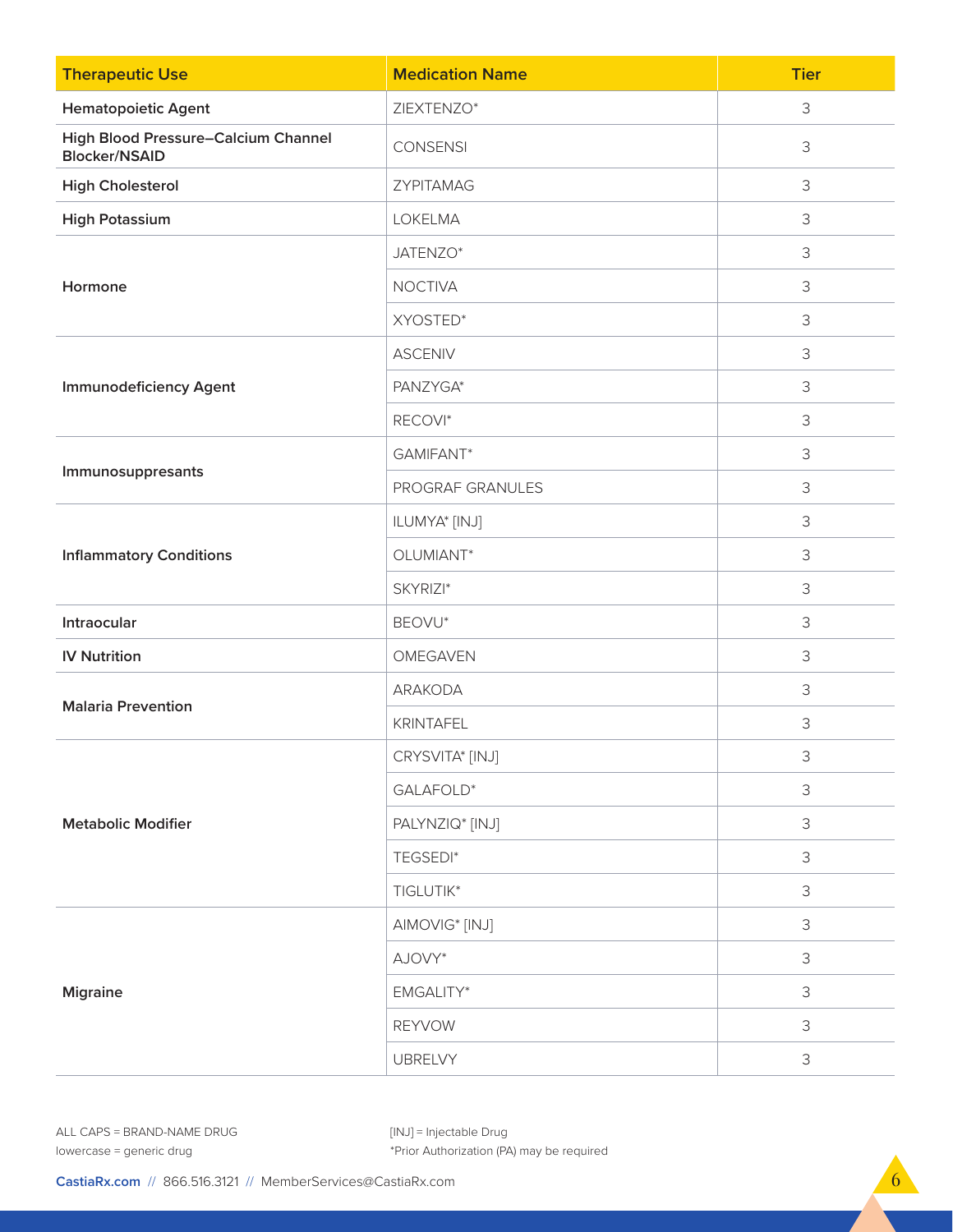| <b>Therapeutic Use</b>            | <b>Medication Name</b> | <b>Tier</b> |
|-----------------------------------|------------------------|-------------|
| <b>Narcotic Analgesic</b>         | APADAZ                 | 3           |
|                                   | <b>ROXYBOND</b>        | $\mathsf 3$ |
| <b>Nasal Product</b>              | SINUVA                 | $\mathsf 3$ |
|                                   | LYRICA CR              | 3           |
| <b>Nerve Agent</b>                | ONPATTRO* [INJ]        | 3           |
|                                   | FIRDAPSE*              | 3           |
|                                   | MAVENCLAD*             | $\mathsf 3$ |
| <b>Neurological Agents</b>        | MAYZENT*               | $\mathsf 3$ |
|                                   | VUMERITY*              | 3           |
|                                   | VYONDYS 53*            | 3           |
|                                   | CEQUA                  | 3           |
|                                   | <b>DEXYCU</b>          | 3           |
|                                   | <b>INVELTYS</b>        | $\mathsf 3$ |
|                                   | LOTEMAX SM             | $\mathsf 3$ |
| <b>Ophthalmic Product</b>         | OXERVATE*              | 3           |
|                                   | <b>RHOPRESSA</b>       | 3           |
|                                   | TEPEZZA*               | $\mathsf 3$ |
|                                   | <b>XELPROS</b>         | $\mathsf 3$ |
|                                   | YUTIQ*                 | $\mathsf 3$ |
| <b>Opthalmic Gene Therapy</b>     | LUXTURNA* [INJ]        | 3           |
| <b>Osteoporosis Agent</b>         | EVENITY*               | $\mathsf 3$ |
|                                   | INBRIJA*               | $\mathsf 3$ |
| <b>Parkinson's Disease</b>        | NOURIANZ*              | $\mathsf 3$ |
|                                   | OSMOLEX ER*            | $\mathsf 3$ |
| <b>Potassium Channel Blocker</b>  | RUZURGI*               | 3           |
| <b>Psoriasis</b>                  | <b>BRYHALI</b>         | 3           |
| <b>Psychiatric Disorders</b>      | <b>ABILIFY MYCITE</b>  | $\mathsf 3$ |
| Progestin                         | MAKENA 275 MG* [INJ]   | $\mathsf 3$ |
| <b>Respiratory Agents - Misc.</b> | FASENRA PEN* [INJ]     | $\mathsf 3$ |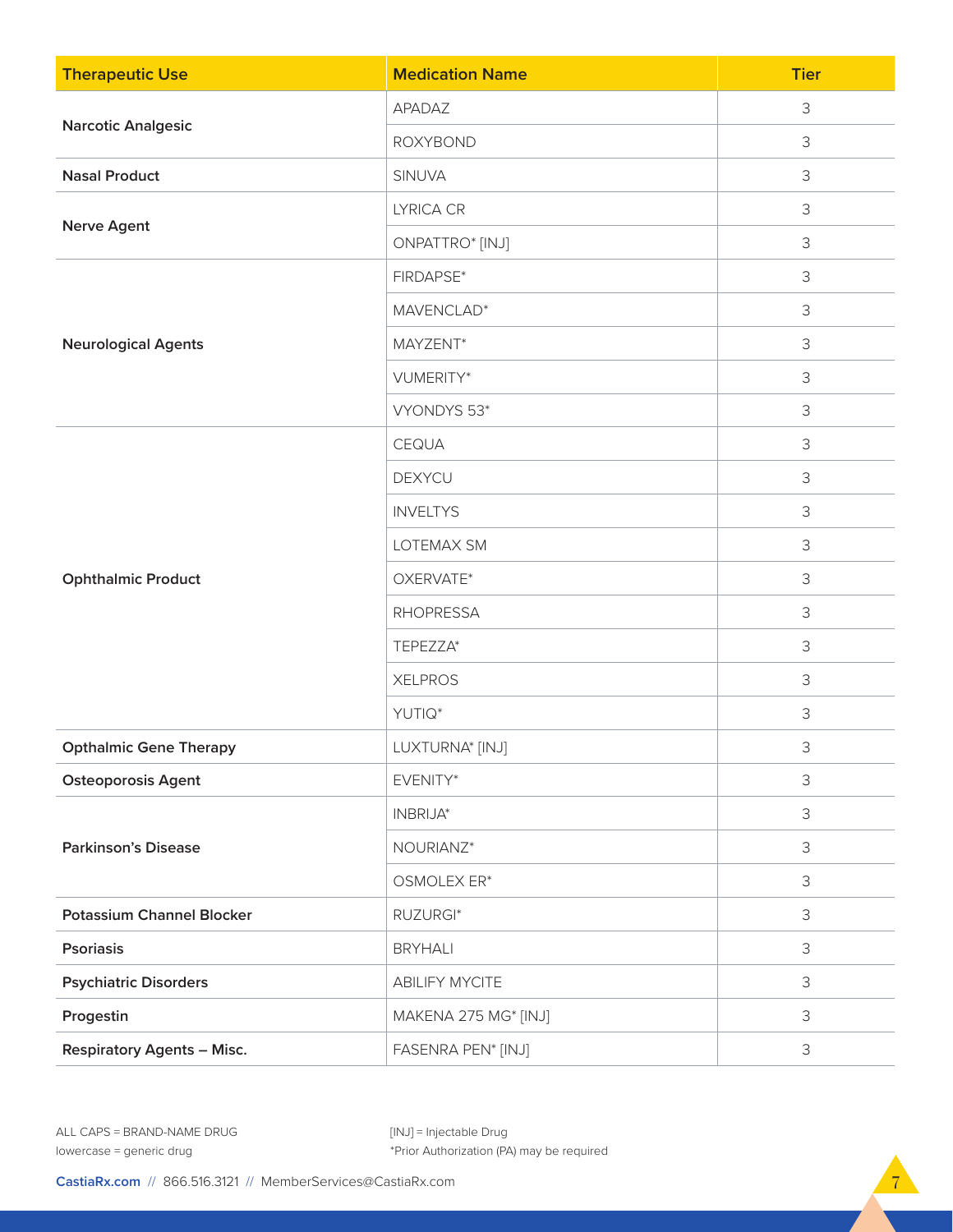| <b>Therapeutic Use</b>     | <b>Medication Name</b>   | <b>Tier</b>    |
|----------------------------|--------------------------|----------------|
|                            | ARISTADA INITIO* [INJ]   | $\mathsf 3$    |
| Schizophrenia              | PERSERIS [INJ]           | 3              |
|                            | <b>ADZENYS ER</b>        | 3              |
| <b>Stimulant</b>           | SUNOSI*                  | 3              |
|                            | WAKIX*                   | 3              |
| <b>Thyroid Medications</b> | TIROSINT-SOL             | $\mathsf 3$    |
|                            | QBREXA                   | 3              |
| <b>Topical Agent</b>       | <b>XEPI</b>              | 3              |
|                            | ZTLIDO*                  | 3              |
| Vaccine                    | KEDRAB [INJ]             | 3              |
| <b>Vaginal Product</b>     | IMVEXXY                  | $\mathsf 3$    |
| Vitamin                    | ASCOR [INJ]              | $\mathsf 3$    |
| <b>Preferred Brand</b>     |                          |                |
| Antirheumatic              | RINVOQ*                  | $\overline{2}$ |
| Antiviral                  | <b>DOVATO</b>            | $\overline{2}$ |
|                            | SEGLUROMET               | $\overline{2}$ |
| <b>Diabetic Agent</b>      | <b>STEGLATRO</b>         | $\overline{2}$ |
| <b>Hematological Agent</b> | FIBRYGA [INJ]            | $\overline{2}$ |
|                            | <b>BIKTARVY</b>          | $\overline{2}$ |
|                            | <b>CIMDUO</b>            | $\overline{2}$ |
|                            | <b>DELSTRIGO</b>         | $\overline{2}$ |
| <b>HIV</b>                 | NORVIR ORAL POWDER       | $\overline{2}$ |
|                            | PIFELTRO                 | $\overline{2}$ |
|                            | SELZENTRY ORAL SOLUTION* | $\overline{2}$ |
|                            | SYMFI, SYMFI LO          | $\overline{2}$ |
|                            | SYMTUZA                  | $\overline{2}$ |
|                            | TROGARZO*                | $\overline{2}$ |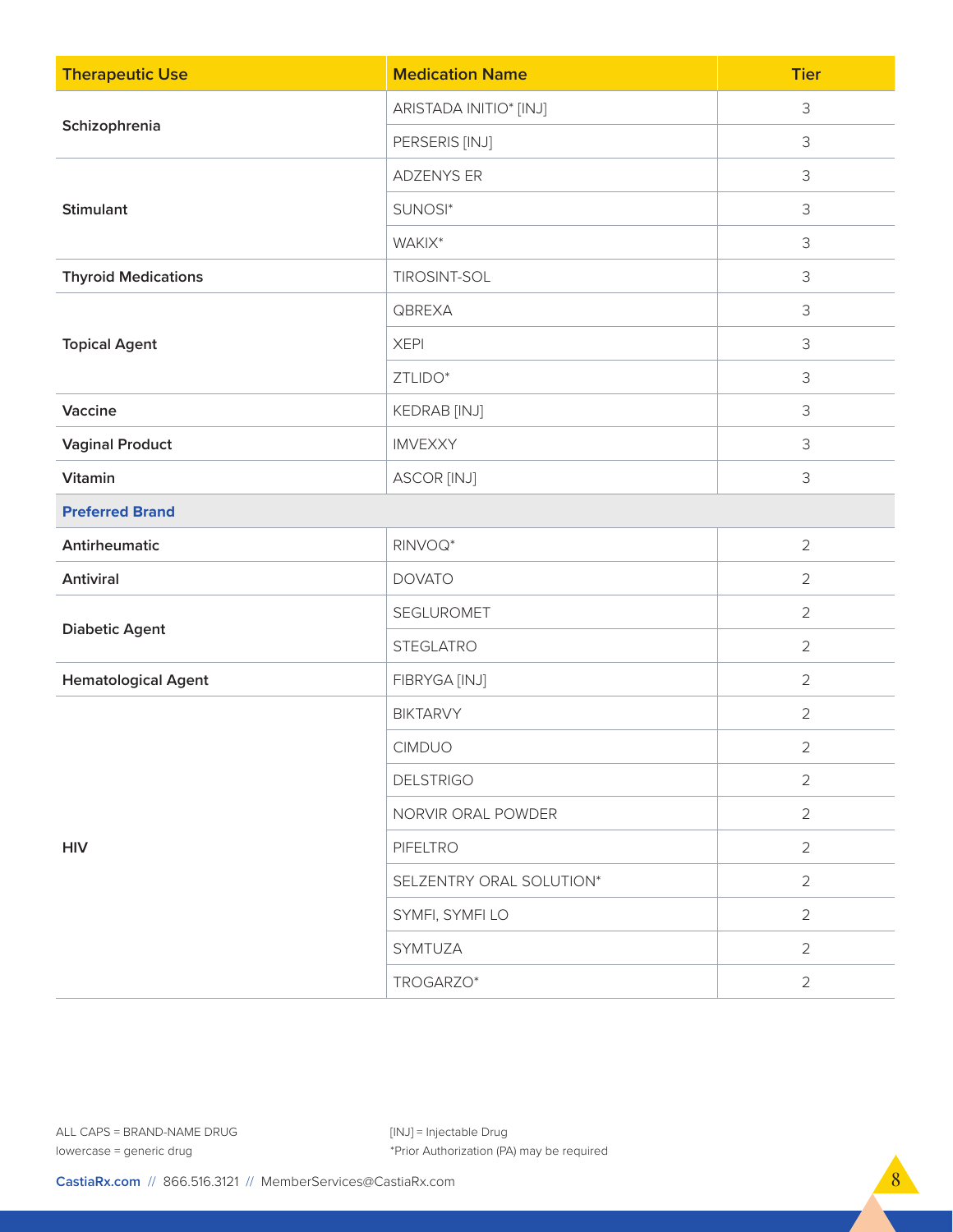| <b>Therapeutic Use</b>                  | <b>Medication Name</b>                                                                                | <b>Tier</b>  |
|-----------------------------------------|-------------------------------------------------------------------------------------------------------|--------------|
| <b>Generic</b>                          |                                                                                                       |              |
|                                         | minocycline er tablet                                                                                 | 1            |
| Acne                                    | clindamycin phosphate/benzoyl peroxide gel<br>$1.2 - 2.5%$                                            | 1            |
| <b>Acne and Rosacea</b>                 | dapsone 7.5% gel                                                                                      |              |
| <b>Alzheimer</b>                        | memantine xr                                                                                          | 1            |
| <b>Anti-Addiction Agent</b>             | buprenorphine-naloxone sublingual film                                                                | $\mathbf{1}$ |
|                                         | cefixime capsule                                                                                      | 1            |
| Antibacterial                           | ertapenem [INJ]                                                                                       | $\mathbf{1}$ |
|                                         | erythromycin ethylsuccinate suspension                                                                | 1            |
|                                         | clobazam tablet, clobazam suspension*                                                                 | 1            |
|                                         | phenobarbital sodium 65mg/1ml [INJ]                                                                   | 1            |
| <b>Anticonvulsant (for Seizures)</b>    | pregabalin 25 mg, 50 mg, 75 mg, 100 mg,<br>150 mg, 225 mg, 300 mg capsules,<br>20 mg/mL oral solution | $\mathbf{1}$ |
|                                         | tiagabine 12 mg, 16 mg                                                                                | 1            |
|                                         | vigabatrin 500 mg tablet                                                                              | $\mathbf{1}$ |
| <b>Antidotes</b>                        | deferasirox tablet                                                                                    | $\mathbf{1}$ |
|                                         | penicillamine capsule                                                                                 | 1            |
|                                         | doxylamine/pyridoxine 10-10 mg tablet                                                                 |              |
| <b>Antiemetic (for Nausea/Vomiting)</b> | fosaprepitant dimeglumine 150 mg IV solution                                                          | 1            |
|                                         | palonosetron* [INJ]                                                                                   | $\mathbf{1}$ |
|                                         | itraconazole solution                                                                                 | $\mathbf{1}$ |
|                                         | naftifine 1% gel                                                                                      | $\mathbf{1}$ |
| Antifungal                              | pentamidine                                                                                           | 1            |
|                                         | posaconazole 100 mg dr tablet                                                                         | 1            |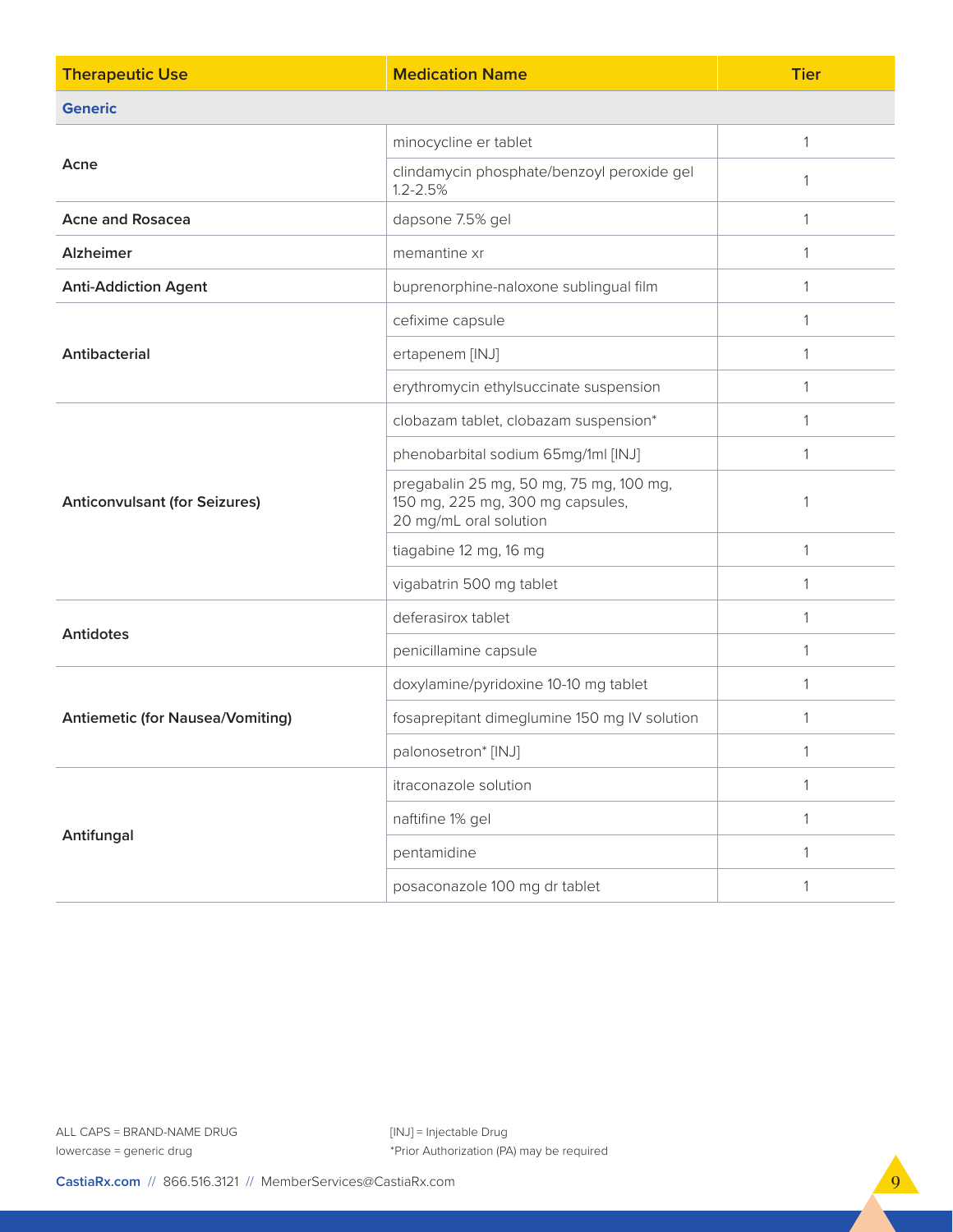| <b>Therapeutic Use</b>                    | <b>Medication Name</b>                                        | <b>Tier</b> |
|-------------------------------------------|---------------------------------------------------------------|-------------|
|                                           | arsenic trioxide 12 mg/6 mL IV solution                       | 1           |
|                                           | carmustine 100 mg* [INJ]                                      | 1           |
|                                           | cinacalcet*                                                   | 1           |
|                                           | erlotinib tablet                                              | 1           |
|                                           | everolimus                                                    | 1           |
| Antineoplastic                            | fulvestant 250 mg/5 mL solution [INJ]                         | 1           |
|                                           | irinotecan 300 mg/15ml [INJ]                                  | 1           |
|                                           | temsirolimus solution 25 mg/mL [INJ]                          | 1           |
|                                           | toremifene                                                    | 1           |
|                                           | valrubicin                                                    | 1           |
|                                           | albendazole 200 mg tablet*                                    | 1           |
| Antiparasitic                             | ivermectin 1% cream                                           | 1           |
|                                           | praziquantel*                                                 | 1           |
|                                           | clozapine odt 12.5 mg                                         | 1           |
| Antipsychotic                             | ziprasidone 20 mg [INJ]                                       | 1           |
| <b>Assorted/Misc. Classes</b>             | mifepristone 200 mg tablet                                    | 1           |
| <b>Asthma/COPD and Respiratory Agents</b> | wixela inhub (fluticason-salmeterol powder for<br>inhalation) | 1           |
|                                           | aminocaproic acid 0.25 gm/mL oral solution                    | 1           |
| <b>Blood Modifier</b>                     | carboprost tromethamine 250 mcg/mL IM<br>solution             | 1           |
| <b>Cardiovascular (Chest Pain)</b>        | ranolazine                                                    | 1           |
|                                           | aliskiren tabet                                               | 1           |
|                                           | ambrisentan tablet                                            | 1           |
| Cardiovascular - Misc.                    | bosentan 62.5 mg, 125 mg tablet                               | 1           |
|                                           | phenylephrine [INJ]                                           |             |
|                                           | sildenafil 10 mg/ml for oral suspension                       | 1           |
|                                           | treprostinil [INJ]                                            | 1           |
| <b>Cholesterol Lowering Agent</b>         | colesevelam hcl suspension                                    | 1           |
|                                           | colesevelam tablet                                            | 1           |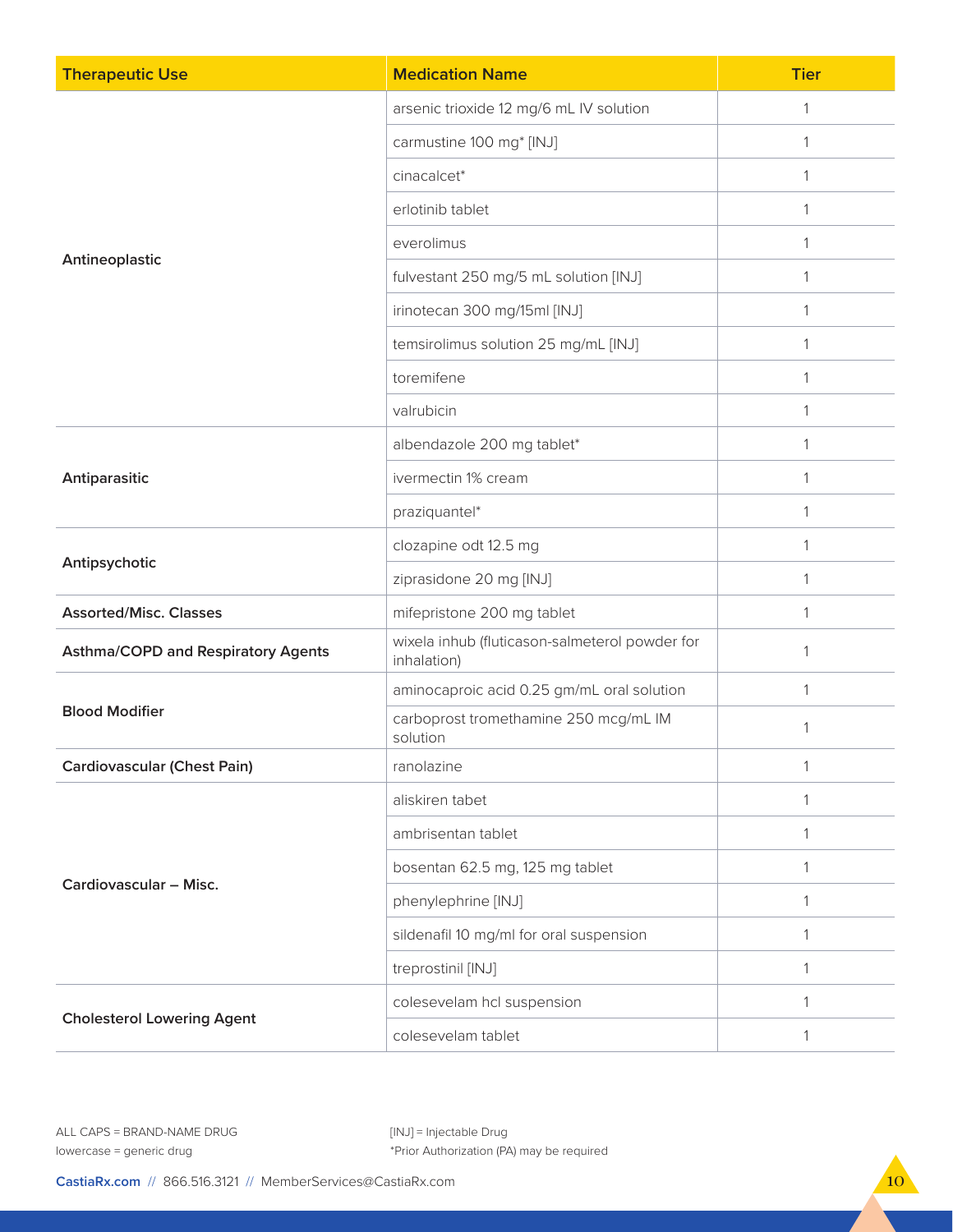| <b>Therapeutic Use</b>           | <b>Medication Name</b>                                         | <b>Tier</b>  |
|----------------------------------|----------------------------------------------------------------|--------------|
| Contraceptives                   | drospirenone/ethinyl estradiol/levomefolate<br>3/0.03/0.451 mg | 1            |
|                                  | etonogestrel-ethinyl estradiol                                 | 1            |
| Corticosteroid - Injectable      | methylprednisolone sodium 500 mg [INJ]                         | 1            |
| Corticosteroid - Oral            | dexamethasone 10-day dose pack,<br>13-day dose pack            | 1            |
|                                  | desoximetasone spray                                           | $\mathbf{1}$ |
| Corticosteroid - Topical         | halcinonide 0.1% cream                                         | $\mathbf{1}$ |
|                                  | hydrocortisone butyrate lotion 0.1%                            |              |
| <b>Diuretics (Water Pill)</b>    | triamterene 50 mg, 100 mg capsule                              | 1            |
| Eczema                           | pimecrolimus 1% cream                                          | $\mathbf{1}$ |
|                                  | miglustat*                                                     | 1            |
| <b>Endocrine/Metabolic Agent</b> | nitisinone 2 mg, 10 mg capsule                                 | $\mathbf{1}$ |
|                                  | tadalafil                                                      |              |
| <b>Erectile Dysfunction</b>      | vardenafil                                                     | 1            |
|                                  | budesonide er tablet                                           | $\mathbf{1}$ |
|                                  | hyoscyamine 0.5 mg/mL [INJ]                                    | 1            |
|                                  | lactulose 10 gm packet                                         | 1            |
|                                  | mesalamine dr                                                  |              |
| <b>Gastrointestinal Agent</b>    | mesalamine 400 mg dr capsule                                   |              |
|                                  | mesalamine 100 mg suppository*                                 | 1            |
|                                  | sevelamer 800 mg tablet*                                       | 1            |
|                                  | sucralfate                                                     | $\mathbf{1}$ |
| <b>Gout Medications</b>          | febuxostat 40 mg, 80 mg tablet                                 | 1            |
| <b>Hematologic Agent</b>         | icatibant acetate 30 mg/3 mL solution                          | 1            |
| <b>HIV</b>                       | ritonavir tablet                                               |              |
| <b>Hormone Replacement</b>       | testosterone 1.62% gel*                                        | 1            |
|                                  | everolimus 0.25 mg, 0.5 mg, 0.75 mg                            | $\mathbf{1}$ |
| Immunosuppressant                | sirolimus 1 mg/mL oral solution*                               | 1            |
| <b>Inflammatory Bowel Agent</b>  | mesalamine                                                     | 1            |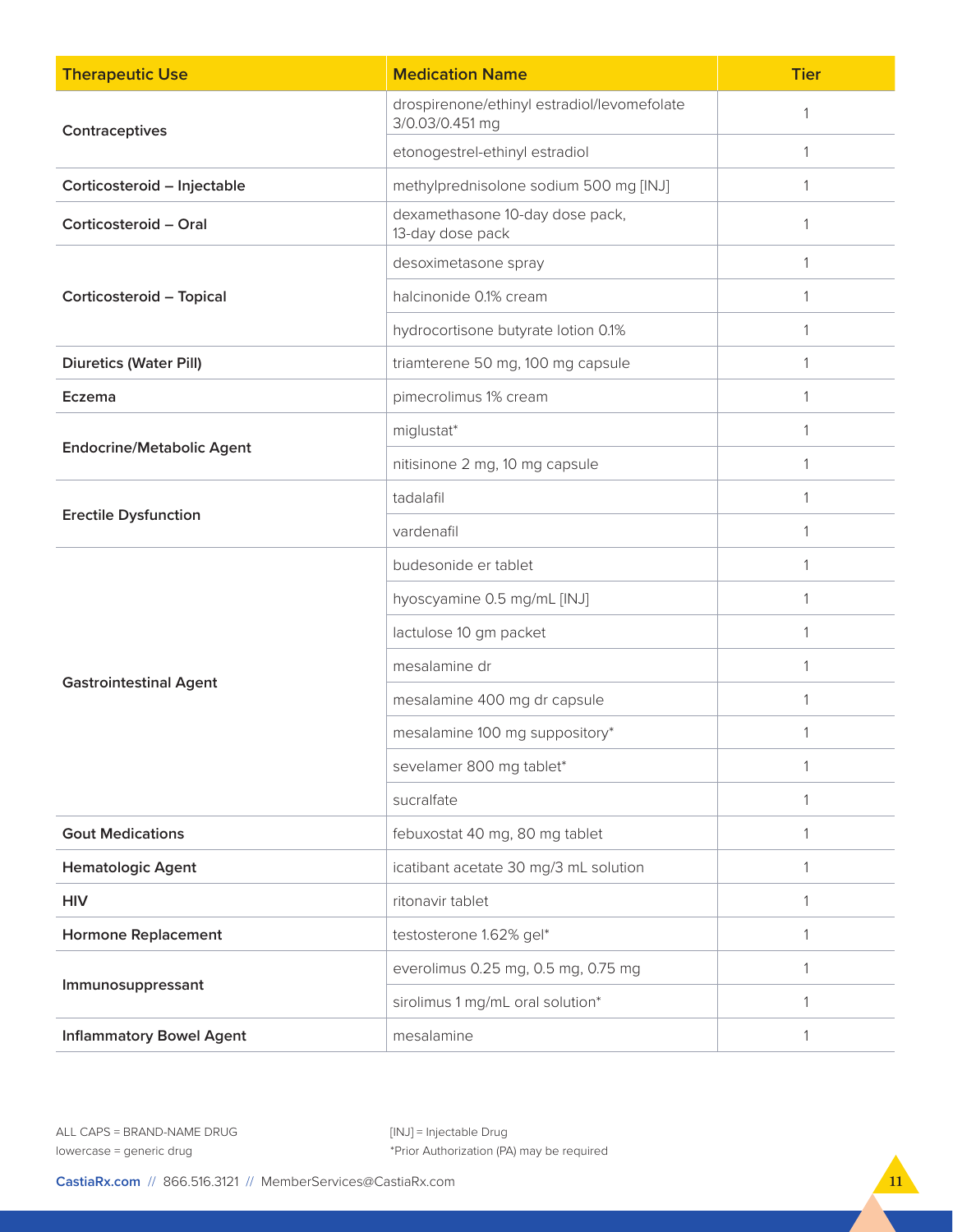| <b>Therapeutic Use</b>                        | <b>Medication Name</b>                                                          | <b>Tier</b>  |
|-----------------------------------------------|---------------------------------------------------------------------------------|--------------|
| Menopause                                     | estradiol twice-weekly patch                                                    | $\mathbf{1}$ |
| <b>Migraine</b>                               | sumatriptan/naproxen 5-500 mg                                                   |              |
| <b>Multiple Sclerosis</b>                     | dalfampridine er*                                                               | 1            |
|                                               | hydrocodone ER 10 mg, 15 mg, 20 mg, 30 mg,<br>40 mg, 50 mg capsules             | 1            |
| <b>Narcotic Analgesic</b>                     | hydromorphone HCI PF solution 2 mg/mL [INJ]                                     | 1            |
|                                               | morphine 40 mg er capsule                                                       | $\mathbf{1}$ |
| <b>Nasal Products</b>                         | azelastine/fluticosone 137-50 mcg/act nasal<br>spray                            | 1            |
| <b>Neurological Agents - Misc.</b>            | pyridostigmine bromide syrup                                                    | $\mathbf{1}$ |
| <b>Nitrates</b>                               | isosorbide dinitrate                                                            | $\mathbf{1}$ |
| <b>Non-Steroidal Anti-Inflammatory Agents</b> | naproxen/esomeprazole 375-20 mg,<br>500-20 mg tablets                           | $\mathbf{1}$ |
| (NSAIDS) and Anti-Rheumatic Agents            | penicillamine                                                                   | 1            |
|                                               | dorzolamide hcl/timolol maleate ophthalmic<br>solution                          | 1            |
| <b>Ophthalmic Products</b>                    | loteprednol ophthalmic suspension                                               | $\mathbf{1}$ |
|                                               | moxifloxacin 0.5% ophthalmic solution                                           | $\mathbf{1}$ |
|                                               | travoprost                                                                      | $\mathbf{1}$ |
| <b>Pulmonary Hypertension</b>                 | tadalafil 20 mg tablet*                                                         | 1            |
| <b>Radiology Contrast Agent</b>               | gadoterate meglumine (as Clariscan)<br>5 mmol/10ml, 7.5 mmol/10ml, 10 mmol/10ml | $\mathbf{1}$ |
|                                               | dexmedetomidine hcl 80 mcg/20 mL solution<br>[INJ]                              |              |
| <b>Sedative Hypnotic</b>                      | doxepin                                                                         | $\mathbf{1}$ |
|                                               | ramelteon 8 mg tablet                                                           |              |
| <b>Stimulant</b>                              | amphetamine tablet                                                              | $\mathbf{1}$ |
|                                               | acyclovir 5% cream                                                              | 1            |
| <b>Topical Agent</b>                          | crotamiton cream                                                                | $\mathbf{1}$ |
|                                               | urea cream 47%                                                                  | $\mathbf{1}$ |
| <b>Urinary Incontinence</b>                   | solifenacin succinate tablet                                                    |              |